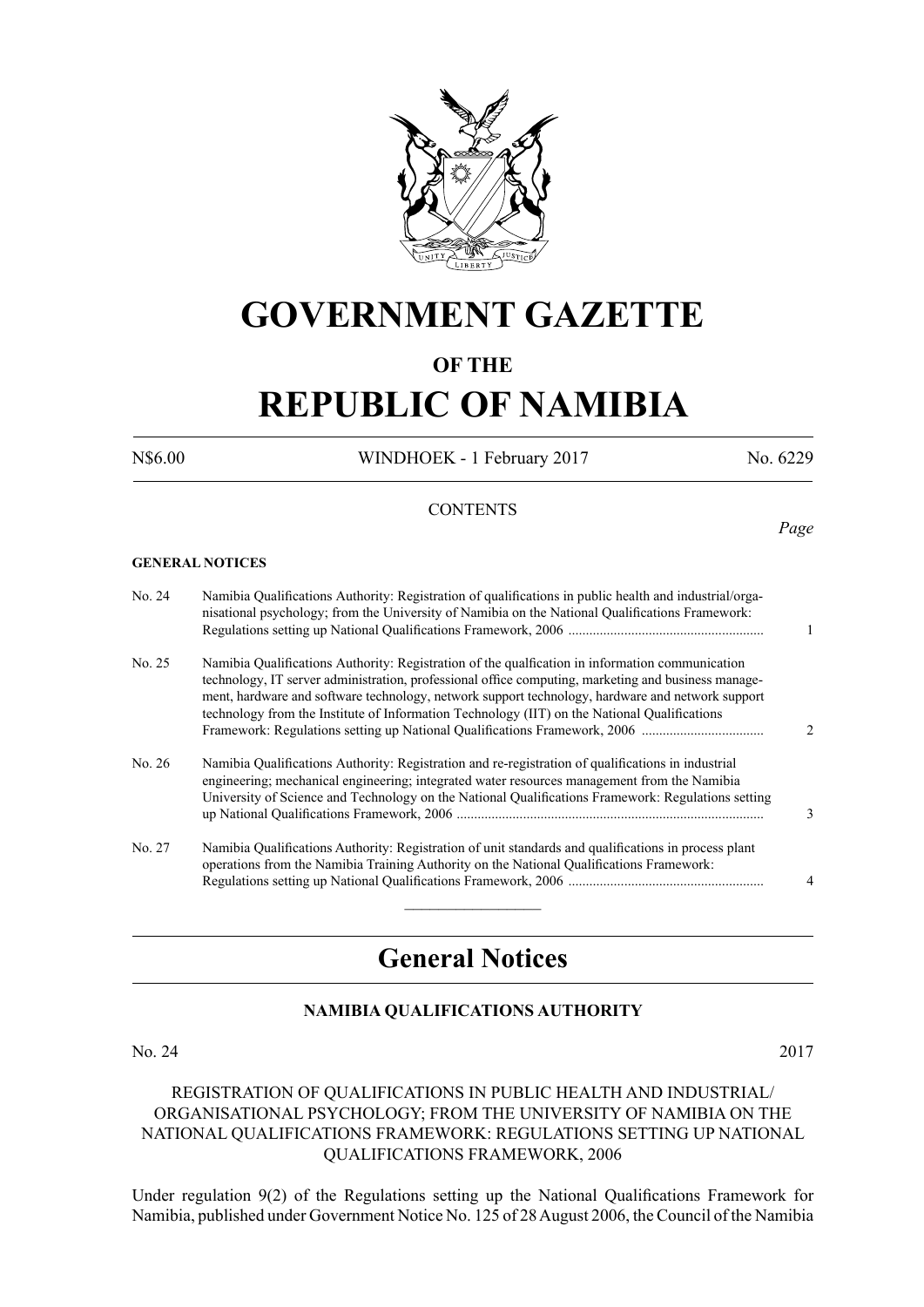Qualifications Authority (NQA) hereby publishes its approval of Qualifications in Public Health and Industrial/ Organisational Psychology and the registration thereof onto the National Qualifications Framework made on 28 September 2016 as set out in the schedule.

# **M. Mbombo Chairperson COUNCIL OF THE NAMIBIA QUALIFICATIONS AUTHORITY**

#### **SCHEDULE**

a) The Council of the Namibia Qualifications Authority (NQA) has registered the following qualifications submitted by the University of Namibia onto the National Qualifications Framework:

| NOF Id<br><b>Number</b> | <b>Oualification Title</b>                             | Level |
|-------------------------|--------------------------------------------------------|-------|
| O0905                   | Bachelor of Science in Public Health Honours           |       |
| Q0690                   | Master of Arts in Industrial/Organisational Psychology | c     |

- b) The Council anticipates that the qualifications listed above shall be reviewed during 2021 prior to them being re-registered on or withdrawn from the National Qualifications Framework.
- c) Copies of the qualifications and any supporting quality assurance documents are available from University of Namibia or from the NQA.  $\frac{1}{2}$

#### **NAMIBIA QUALIFICATIONS AUTHORITY**

#### No. 25 2017

REGISTRATION OF THE QUALFICATION IN INFORMATION COMMUNICATION TECHNOLOGY, IT SERVER ADMINISTRATION, PROFESSIONAL OFFICE COMPUTING, MARKETING AND BUSINESS MANAGEMENT, HARDWARE AND SOFTWARE TECHNOLOGY, NETWORK SUPPORT TECHNOLOGY, HARDWARE AND NETWORK SUPPORT TECHNOLOGY FROM THE INSTITUTE OF INFORMATION TECHNOLOGY (IIT) ON THE NATIONAL QUALIFICATIONS FRAMEWORK: REGULATIONS SETTING UP NATIONAL QUALIFICATIONS FRAMEWORK, 2006

Under regulation 9(2) of the Regulations setting up the National Qualifications Framework for Namibia, published under Government Notice No. 125 of 28 August 2006, the Council of the Namibia Qualifications Authority (NQA) hereby publishes its approval of the qualifications for Information Communication Technology, IT Server Administration, Professional Office Computing, Marketing and Business Management, Hardware and Software Technology, Network Support Technology, Hardware and Network Support Technology and the registration thereof onto the National Qualifications Framework made on 12 April 2016 as set out in the Schedule.

**M. Mbombo Chairperson COUNCIL OF THE NAMIBIA QUALIFICATIONS AUTHORITY**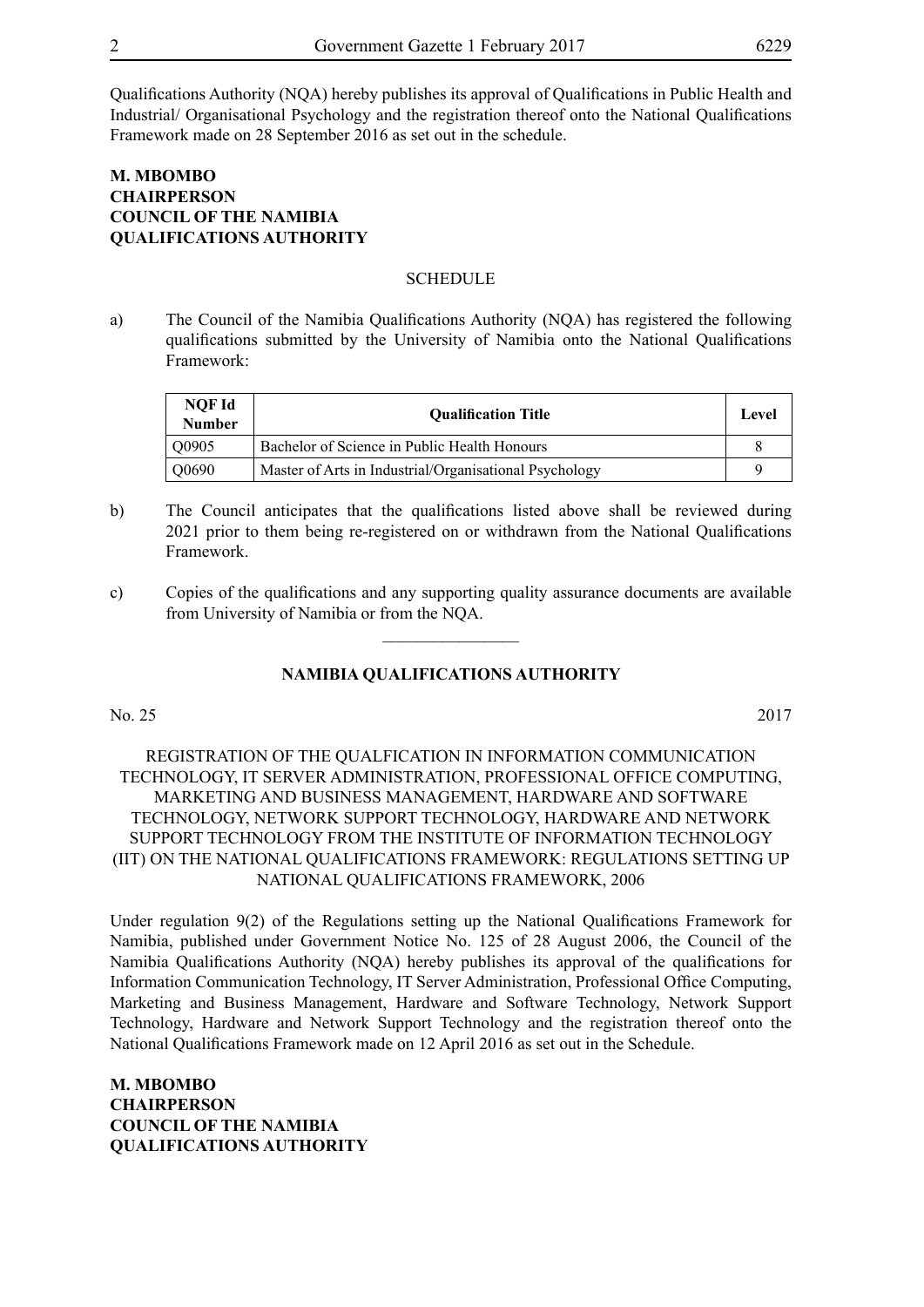#### **SCHEDULE**

a) The Council of the Namibia Qualifications Authority (NQA) have registered the following qualifications submitted by the Institute of Information Technology (IIT) onto the National Qualifications Framework:

| NQF Id<br><b>Number</b> | <b>Oualification Title</b>                                                | Level          |
|-------------------------|---------------------------------------------------------------------------|----------------|
| Q0553                   | Certificate in Information Communication Technology (Level 3)             | 3              |
| Q0554                   | Certificate in Advanced Information Communication Technology<br>(Level 4) | $\overline{4}$ |
| Q0552                   | Diploma in IT Server Administration (Level 6)                             | 6              |
| Q0547                   | Certificate in Professional Office Computing (Level 3)                    | 3              |
| Q0546                   | Diploma in Marketing and Business Management (Level 6)                    | 6              |
| Q0548                   | Certificate in Hardware and Software Technology (Level 3)                 | 3              |
| Q0549                   | Certificate in Network Support Technology (Level 4)                       | 4              |
| Q0550                   | Certificate in Hardware and Network Support Technology (Level 4)          | $\overline{4}$ |

- b) The Council anticipates that the qualifications listed above shall be reviewed during 2021 prior to them being re-registered on or withdrawn from the National Qualifications Framework.
- c) Copies of the qualifications and any supporting quality assurance documents are available from the Institute of Information Technology (IIT) or from the NQA.

 $\frac{1}{2}$ 

### **NAMIBIA QUALIFICATIONS AUTHORITY**

#### No. 26 2017

REGISTRATION AND RE-REGISTRATION OF QUALIFICATIONS IN INDUSTRIAL ENGINEERING; MECHANICAL ENGINEERING; INTEGRATED WATER RESOURCES MANAGEMENT FROM THE NAMIBIA UNIVERSITY OF SCIENCE AND TECHNOLOGY ON THE NATIONAL QUALIFICATIONS FRAMEWORK: REGULATIONS SETTING UP NATIONAL QUALIFICATIONS FRAMEWORK, 2006

Under regulation 9(2) of the Regulations setting up the National Qualifications Framework for Namibia, published under Government Notice No. 125 of 28 August 2006, the Council of the Namibia Qualifications Authority (NQA) hereby publishes its approval of the qualifications Integrated Water Resources Management; Mechanical Engineering; Industrial Engineering in and the registration and re-registration thereof onto the National Qualifications Framework made on 28 September 2016 as set out in the Schedule.

# **M. Mbombo Chairperson COUNCIL OF THE NAMIBIA QUALIFICATIONS AUTHORITY**

#### **SCHEDULE**

a) The Council of the Namibia Qualifications Authority (NQA) has registered and re-registered the following qualifications submitted by the Namibia University of Science and Technology onto the National Qualifications Framework: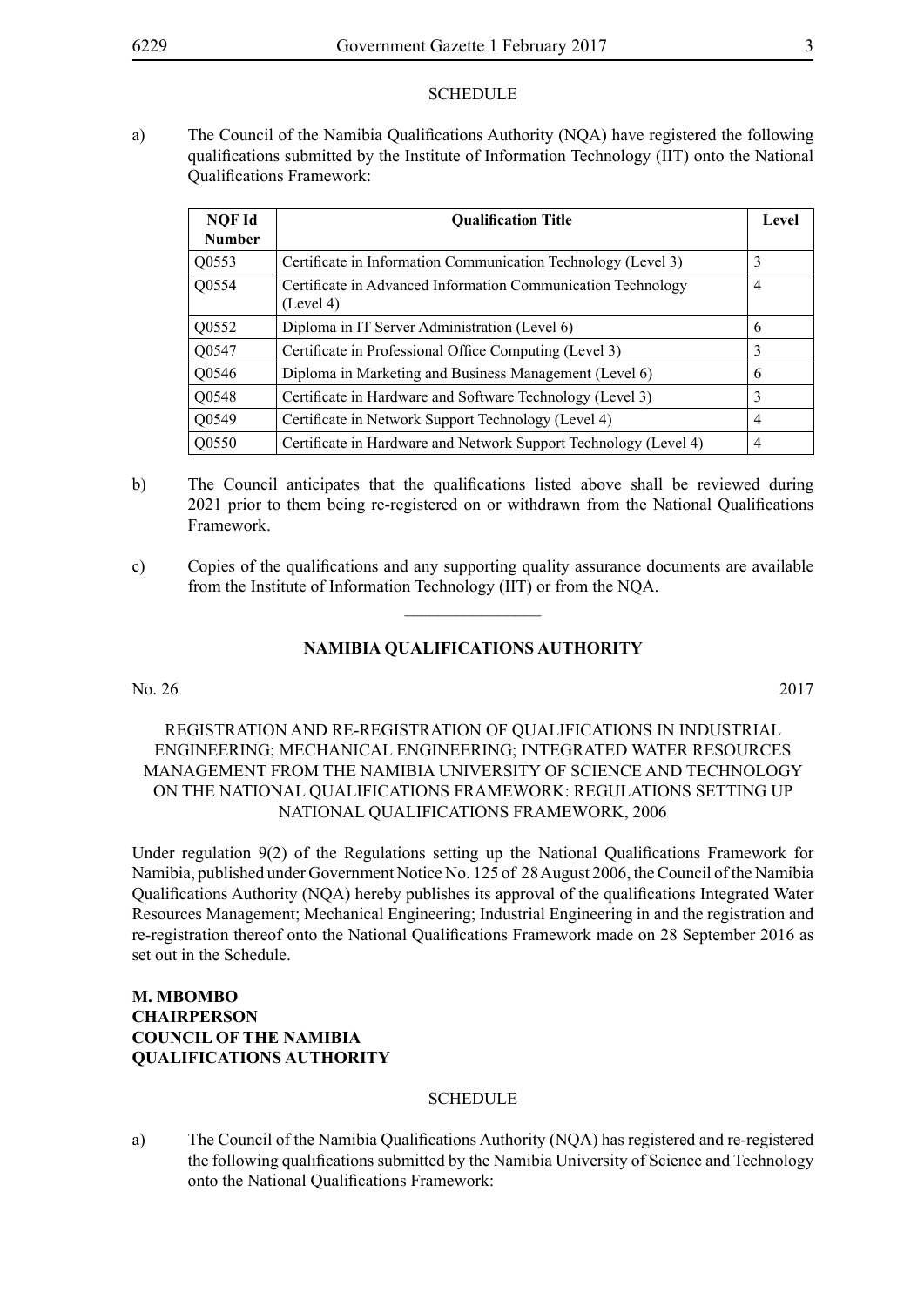| NQF Id<br><b>Number</b> | <b>Oualification Title</b>                        | Level |
|-------------------------|---------------------------------------------------|-------|
| Q0902                   | Bachelor of Engineering in Industrial Engineering |       |
| Q0903                   | Bachelor of Engineering in Mechanical Engineering |       |
| Q0896                   | Master of Integrated Water Resources Management   |       |

- b) The Council anticipates that the qualification listed above shall be reviewed during 2021 prior to them being re-registered on or withdrawn from the National Qualifications Framework.
- c) Copies of the qualification and any supporting quality assurance documents are available from Namibian University of Science and Technology or from the NQA.

 $\overline{\phantom{a}}$  , where  $\overline{\phantom{a}}$ 

# **NAMIBIA QUALIFICATIONS AUTHORITY**

No. 27 2017

# REGISTRATION OF UNIT STANDARDS AND QUALIFICATIONS IN PROCESS PLANT OPERATIONS FROM THE NAMIBIA TRAINING AUTHORITY ON THE NATIONAL QUALIFICATIONS FRAMEWORK: REGULATIONS SETTING UP NATIONAL QUALIFICATIONS FRAMEWORK, 2006

Under regulation 9(2) of the Regulations setting up the National Qualifications Framework for Namibia, published under Government Notice No. 125 of 28 August 2006, the Council of the Namibia Qualifications Authority (NQA) hereby publishes its approval of the qualifications and Unit Standards in Process Plant Operations and the registration thereof onto the National Qualifications Framework made on 28 September 2016 as set out in the Schedule.

# **Ms. M. Mbombo Chairperson COUNCIL OF THE NAMIBIA QUALIFICATIONS AUTHORITY**

#### **SCHEDULE**

a) The Council of the Namibia Qualifications Authority (NQA) has registered the following qualifications and unit standards submitted by the Namibia Training Authority onto the National Qualifications Framework:

| UNIT | UNIT STANDARD TITLE                                                                               | Level          | <b>Credits</b> |
|------|---------------------------------------------------------------------------------------------------|----------------|----------------|
| ID   |                                                                                                   |                |                |
| 1399 | Demonstrate knowledge of handling and storing cyanide                                             |                | $\overline{4}$ |
| 1400 | Attend to heat exchangers                                                                         | $\mathfrak{D}$ | 8              |
| 1401 | Determine relative density by means of a density scale                                            | $\mathfrak{D}$ | 3              |
| 1402 | Dispatch metallurgical process by-products                                                        | $\overline{2}$ | 4              |
| 1403 | Adsorb a dissolved metal                                                                          | 3              | 7              |
| 1404 | Make-up a sodium cyanide solution in a metallurgical plant                                        | 3              | 6              |
| 1405 | Demonstrate mechanical awareness and system appreciation as part of<br>hydrometallurgy operations | $\overline{2}$ | 20             |
| 1406 | Operate fluid mixing equipment                                                                    | 3              | 6              |
| 1407 | Conduct aeration operations                                                                       | 3              | 6              |
| 1408 | Conduct digestion operations                                                                      | 3              | 6              |
| 1409 | Handle reagents safely in a metallurgical plant                                                   | 2              | 6              |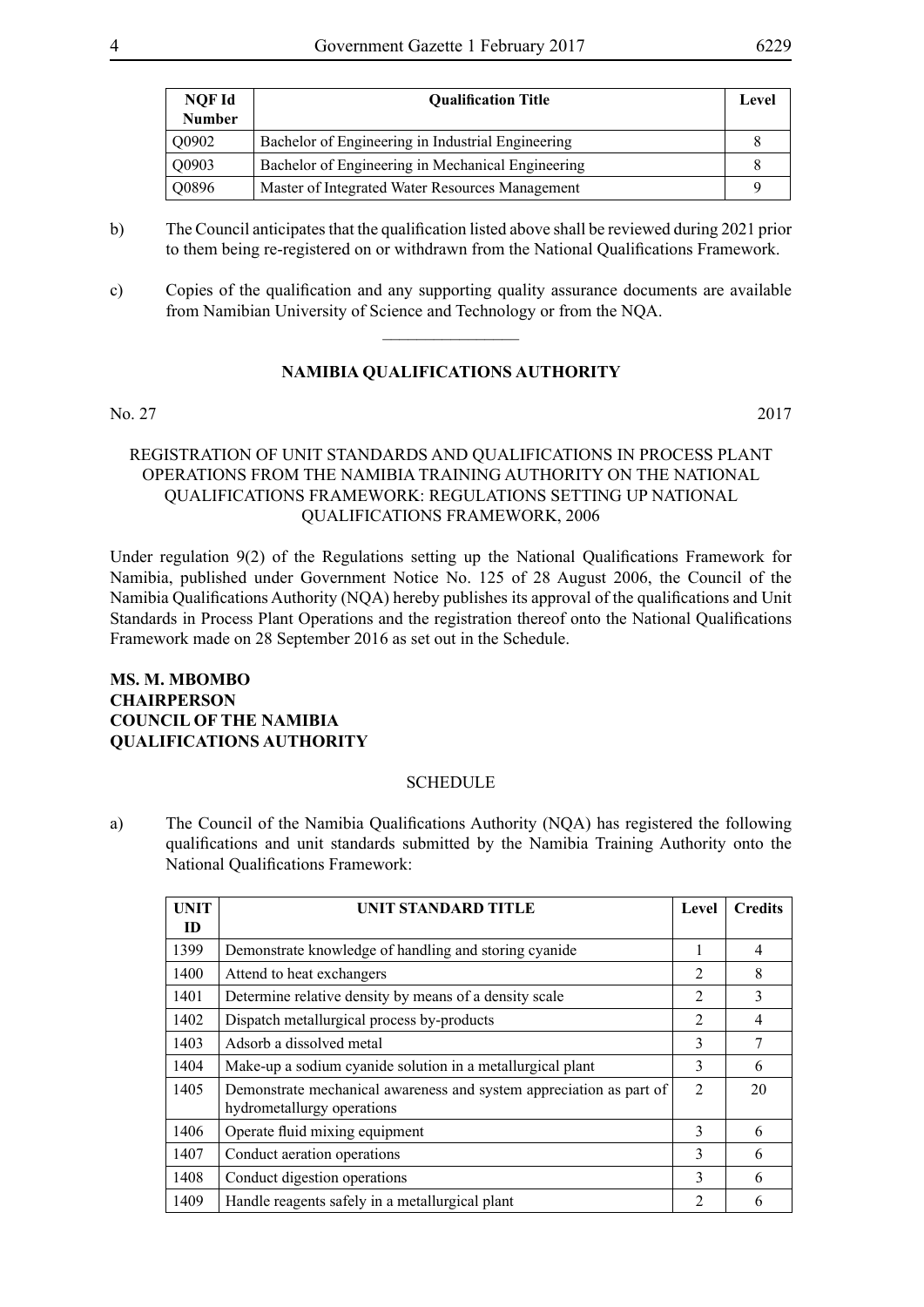| 1410 | Off-load reagents into a storage facility                                                                            | 3                       | 5              |
|------|----------------------------------------------------------------------------------------------------------------------|-------------------------|----------------|
| 1411 | Off-load organic reagents into a storage facility                                                                    | 3                       | 5              |
| 1412 | Regenerate organic solvent                                                                                           | 3                       | 5              |
| 1413 | Regenerate resin                                                                                                     | $\overline{2}$          | 6              |
| 1414 | Strip base metals from electrode blanks in an electro-winning process                                                | 3                       | 3              |
| 1415 | Neutralise waste streams in a metallurgical plant                                                                    | $\overline{2}$          | 3              |
| 1416 | Operate a demineralisation plant                                                                                     | 3                       | 10             |
| 1417 | Recover a mineral from ore by means of flotation                                                                     | 3                       | 10             |
| 1418 | Reclaim and treat water in a metallurgical plant                                                                     | 3                       | 8              |
| 1419 | Produce sulphuric acid by means of absorption                                                                        | $\overline{2}$          | 5              |
| 1420 | Clean sulphur dioxide gas                                                                                            | $\overline{2}$          | 3              |
| 1421 | Dry sulphur dioxide gas by means of absorption                                                                       | $\overline{2}$          | $\overline{4}$ |
| 1422 | Maintain the catalyst in a sulphur dioxide converter                                                                 | $\overline{2}$          | 3              |
| 1423 | Replace stellar filter candles                                                                                       | $\overline{2}$          | $\overline{4}$ |
| 1424 | Operate a drying plant                                                                                               | $\overline{\mathbf{3}}$ | 10             |
| 1425 | Operate pipeline stations and equipment                                                                              | 3                       | 6              |
| 1426 | Conduct precipitation operations in a metallurgical plant                                                            | $\overline{2}$          | 7              |
| 1427 | Control the pH level in a metallurgical process                                                                      | $\overline{2}$          | 4              |
| 1428 | Leach metal bearing material in a metallurgical plant                                                                | 3                       | 6              |
| 1429 | Filter liquids from solids in a metallurgical plant                                                                  | $\overline{2}$          | 7              |
| 1430 | Strip precious metal from carbon                                                                                     | 3                       | 5              |
| 1431 | Extract metal from a solution by means of solvent extraction                                                         | 3                       | 5              |
| 1432 | Absorb chlorine gas in a metallurgical plant                                                                         | $\overline{\mathbf{3}}$ | 8              |
| 1433 | Operate and monitor boiler steam and water cycle                                                                     | $\overline{4}$          | 18             |
| 1434 | Conduct electrometallurgy operations                                                                                 | $\overline{\mathbf{3}}$ | 8              |
| 1435 | Conduct elution processes                                                                                            | $\overline{3}$          | 8              |
| 1436 | Shut-down a sulphur dioxide gas system for maintenance                                                               | 3                       | 10             |
| 1437 | Monitor and control the sulphuric acid production process                                                            | $\overline{3}$          | 15             |
| 1438 | Generate sulphur trioxide gas by means of a catalytic converting process                                             | 3                       | $\,$ 8 $\,$    |
| 1439 | Conduct and monitor solvent extraction process                                                                       | 3                       | 8              |
| 1440 | Recover metal by electrolytic precipitation                                                                          | 3                       | 4              |
| 1441 | Regenerate carbon by means of a regeneration kiln                                                                    | 3                       | $\overline{4}$ |
| 1442 | Control the carbon adsorption process in a metallurgical plant                                                       | $\overline{4}$          | 15             |
| 1443 | Control the drying operation in a metallurgical plant                                                                | $\overline{4}$          | 15             |
| 1444 | Control the elution process in a metallurgical plant                                                                 | $\overline{4}$          | 15             |
| 1445 | Control the flotation process in a metallurgical plant                                                               | $\overline{4}$          | 15             |
| 1446 | Control the process of uranium recovery from solution in a metallurgical<br>plant                                    | $\overline{4}$          | 15             |
| 1447 | Control the leaching operation in a metallurgical plant                                                              | $\overline{4}$          | 15             |
| 1448 | Conduct pipeline pigging                                                                                             | $\overline{3}$          | 8              |
| 1449 | Comply with health, safety and environmental rules and regulations<br>pertaining to processing operations            | $\overline{2}$          | 6              |
| 1450 | Demonstrate knowledge of hazardous substances at a metallurgical<br>plant                                            | 2                       | 5              |
| 1451 | Work around operating equipment in a metallurgical plant                                                             | $\overline{2}$          | 4              |
| 1452 | Work around energy sources in a metallurgical plant                                                                  | $\overline{2}$          | 4              |
| 1453 | Demonstrate knowledge of hazard identification and risk assessment<br>procedures pertaining to processing operations | 2                       | 4              |

1454 Conduct safety checks prior to equipment usage 2 2 2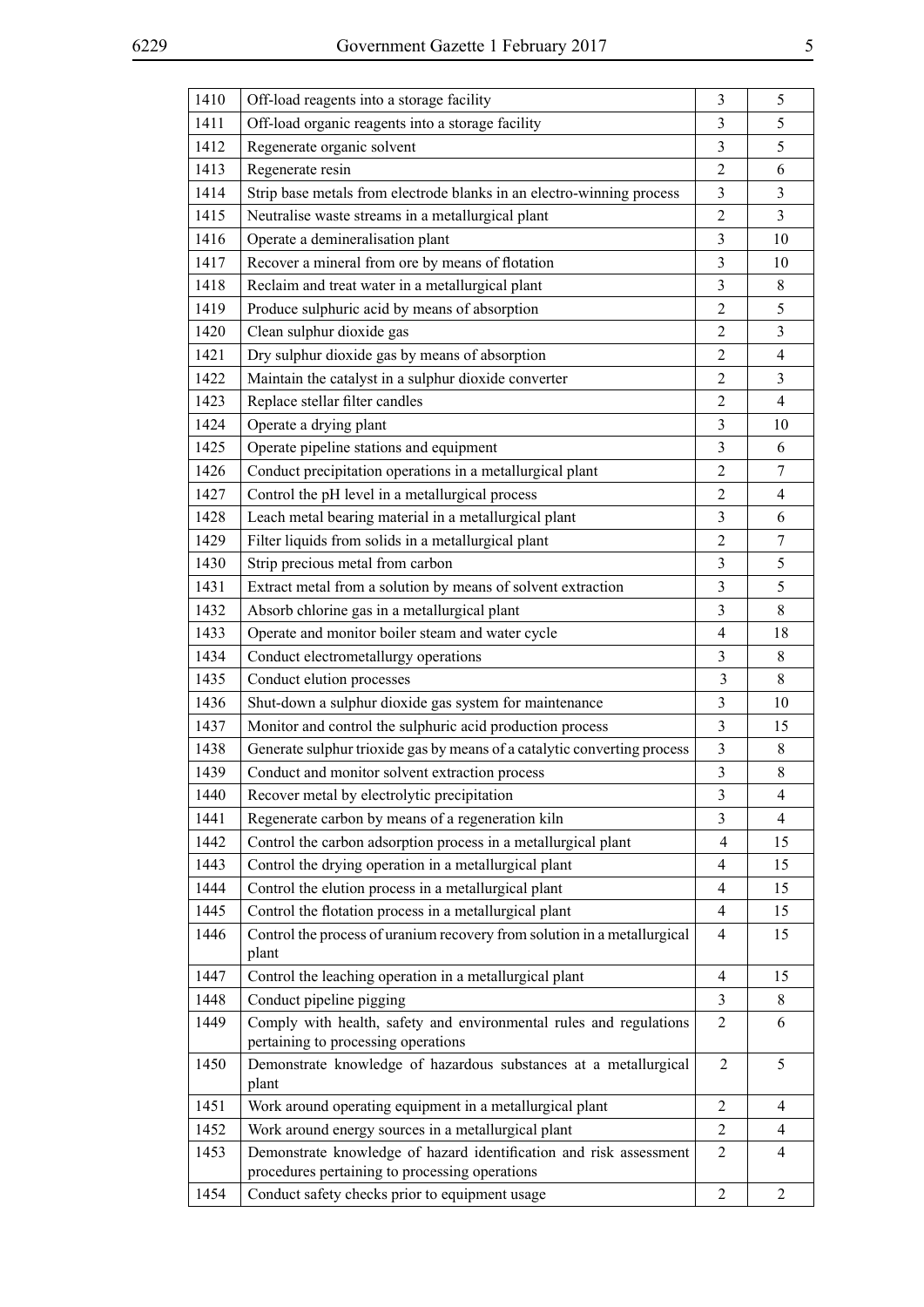| 1455 | Handle reagents as part of metallurgical process operations                                                         | 2                        | 8              |
|------|---------------------------------------------------------------------------------------------------------------------|--------------------------|----------------|
| 1456 | Use and store engineering hand tools                                                                                | $\overline{2}$           | $\overline{2}$ |
| 1457 | Operate small plant and equipment                                                                                   | $\overline{2}$           | 8              |
| 1458 | Apply operational maintenance skills                                                                                | $\overline{2}$           | 10             |
| 1459 | Operate and maintain conveyors at a metallurgical plant                                                             | 2                        | 8              |
| 1460 | Operate and monitor valve system                                                                                    | $\overline{2}$           | 6              |
| 1461 | Transfer bulk fluids into and out of storage facility                                                               | $\overline{2}$           | 8              |
| 1462 | Conduct pump operations                                                                                             | $\overline{2}$           | 4              |
| 1463 | Operate compressors in a metallurgical plant                                                                        | $\overline{2}$           | 4              |
| 1464 | Operate feeding system                                                                                              | $\overline{2}$           | 2              |
| 1465 | Handle waste material in a metallurgical plant                                                                      | $\overline{2}$           | $\overline{4}$ |
| 1466 | Operate air-blower system                                                                                           | 3                        | 6              |
| 1467 | Demonstrate knowledge of activities related to metallurgical processing                                             | 1                        | 18             |
| 1468 | Read and interpret information presented in tables, graphs, diagrams<br>and charts as part of processing operations | $\mathbf{1}$             | $\overline{2}$ |
| 1469 | Apply a problem solving method to a situation as part of processing<br>operations                                   | $\overline{2}$           | 2              |
| 1470 | Operate a personal computer                                                                                         | $\overline{2}$           | 8              |
| 1471 | Carry out basic workplace calculations                                                                              | $\overline{2}$           | 4              |
| 1472 | Maintain site quality standards                                                                                     | 2                        | 4              |
| 1473 | Communicate in processing operations                                                                                | $\overline{2}$           | 3              |
| 1474 | Implement environmental initiatives as part of processing operations                                                | $\overline{2}$           | 4              |
| 1475 | Apply productivity principles in routine processing operations                                                      | $\overline{2}$           | $\overline{4}$ |
| 1476 | Demonstrate mechanical awareness and plant appreciation as part of<br>processing operations                         | 2                        | 3              |
| 1477 | Work as a member of team in routine processing operations                                                           | $\overline{2}$           | 4              |
| 1478 | Apply hazard identification and risk assessment procedures in the<br>workplace                                      | 3                        | 5              |
| 1479 | Control workplace hazardous substances                                                                              | 3                        | $\tau$         |
| 1480 | Demonstrate knowledge of regulatory requirements pertaining to<br>process plant operations                          | $\overline{2}$           | 5              |
| 1481 | Demonstrate knowledge of interlock and shut down sequence                                                           | 3                        | 3              |
| 1482 | Use and maintain portable engineering power tools                                                                   | $\overline{2}$           | 4              |
| 1483 | Transfer fluids by means of a pump                                                                                  | 3                        | 6              |
| 1484 | Operate auxiliary plant and equipment                                                                               | 3                        | 10             |
| 1485 | Conduct sampling in a metallurgical process                                                                         | $\overline{2}$           | $\overline{4}$ |
| 1486 | Request materials, tools and equipment as part of process plant<br>operations                                       | 3                        | 8              |
| 1487 | Apply knowledge of sustainable environmental management practices<br>in the workplace                               | $\overline{3}$           | 6              |
| 1488 | Operate and control recyclable water systems in a metallurgical plant                                               | $\overline{4}$           | 12             |
| 1489 | Perform basic tests as part of metallurgical operations                                                             | 3                        | 12             |
| 1490 | Isolate and lock-out plant and equipment                                                                            | 3                        | 10             |
| 1491 | Control and monitor automated plant and machinery                                                                   | $\overline{4}$           | 12             |
| 1492 | Control and monitor a metallurgical plant from a control room                                                       | $\overline{4}$           | 15             |
| 1493 | Manage plant shutdown and restart                                                                                   | $\overline{4}$           | 8              |
| 1494 | Decommission plant.                                                                                                 | $\overline{4}$           | 6              |
| 1495 | Perform calibration checks on laboratory equipment                                                                  | 3                        | 6              |
| 1496 | Monitor and coordinate waste and process water treatment                                                            |                          | 10             |
| 1497 | Apply the concept of motivation in a leadership context                                                             | $\overline{\mathcal{A}}$ | 6              |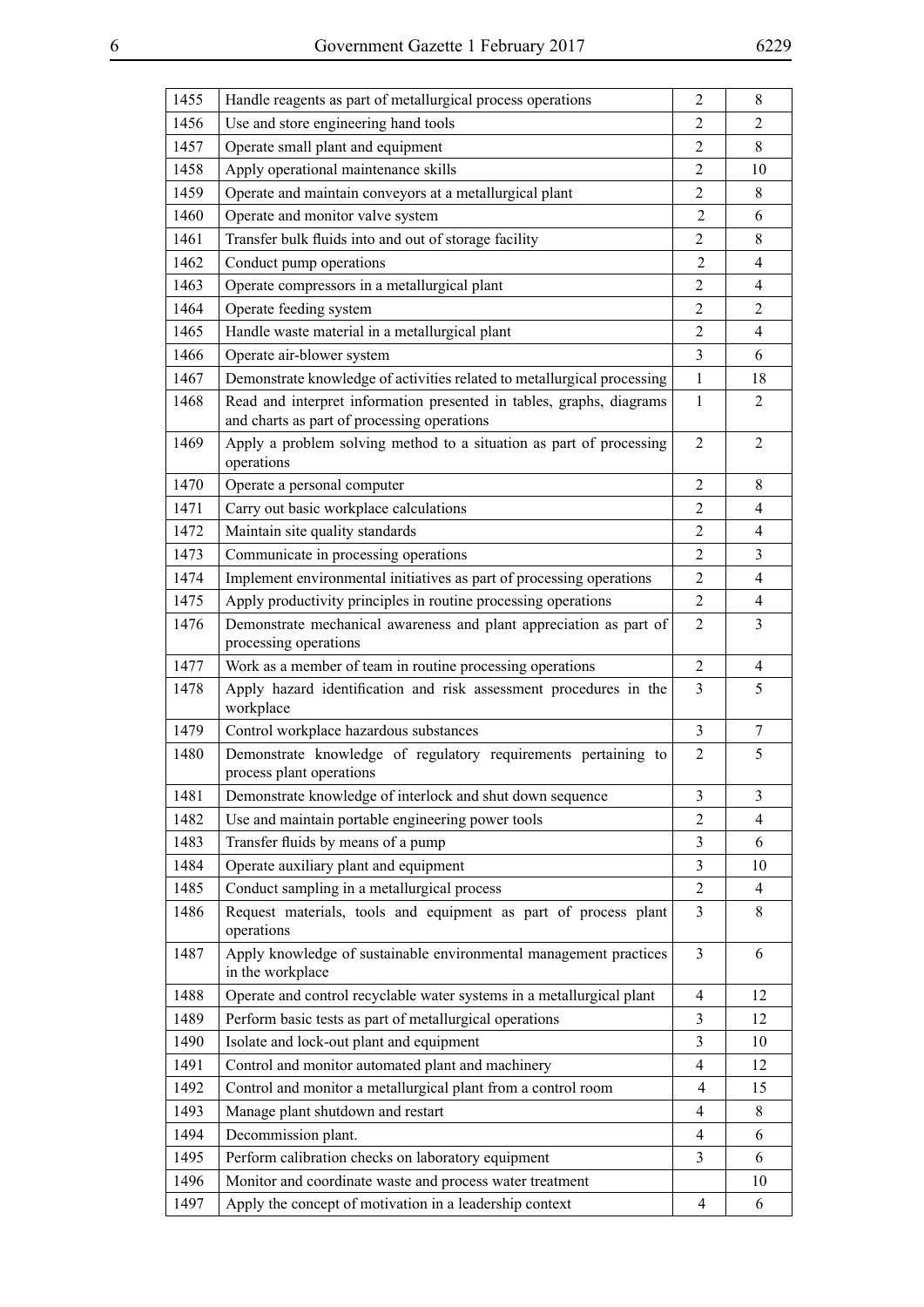| 1498 | Process and interpret data in the context of metallurgical processing                                | $\overline{4}$ | 8              |
|------|------------------------------------------------------------------------------------------------------|----------------|----------------|
| 1499 | Dispatch solid base metals                                                                           | $\overline{2}$ | 4              |
| 1500 | Replace medium in a fluidised bed roaster                                                            | $\overline{c}$ | 3              |
| 1501 | Load material into trucks by means of a loading station                                              | 3              | 10             |
| 1502 | Conduct calcinations activities                                                                      | $\overline{3}$ | 8              |
| 1503 | Demonstrate mechanical awareness and system appreciation as part of<br>pyrometallurgy operations     | $\overline{2}$ | 20             |
| 1504 | Conduct dispatch operations                                                                          | $\overline{3}$ | 6              |
| 1505 | Bulk package and store product                                                                       | 3              | 8              |
| 1506 | Control water quality in a cooling system                                                            | 3              | 6              |
| 1507 | Handle bulk oxygen safely in a metallurgical plant                                                   | $\overline{2}$ | 4              |
| 1508 | Off-load liquefied gas into a storage facility                                                       | 3              | 6              |
| 1509 | Remove airborne dust by means of a bag filter                                                        | $\overline{2}$ | 3              |
| 1510 | Remove airborne pollutants by means of a scrubber                                                    | 3              | $\overline{4}$ |
| 1511 | Produce metal bar by means of a casting process                                                      | $\overline{3}$ | 12             |
| 1512 | Conduct roasting operations in a metallurgical plant                                                 | $\mathfrak{Z}$ | 8              |
| 1513 | Conduct blending operations                                                                          | $\overline{3}$ | 8              |
| 1514 | Tap furnaces                                                                                         | 3              | 6              |
| 1515 | Remove impurities from molten metal by means of a converting process                                 | $\overline{3}$ | 10             |
| 1516 | Operate furnaces                                                                                     | $\overline{4}$ | 20             |
| 1517 | Load a charge into a furnace                                                                         | $\overline{3}$ | 8              |
| 1518 | Control molten metal in a holding furnace                                                            | $\mathfrak{Z}$ | 8              |
| 1519 | Shut down a furnace for long-term maintenance                                                        | $\overline{3}$ | 10             |
| 1520 | Monitor and maintain furnace gas efficiency                                                          | 3              | 8              |
| 1521 | Monitor and maintain flue gas efficiency                                                             | 3              | 6              |
| 1522 | Control the operation of an electric arc furnace                                                     | $\overline{4}$ | 15             |
| 1523 | Cold start-up a furnace                                                                              | $\overline{4}$ | 10             |
| 1524 | Distribute tailings                                                                                  | $\overline{2}$ | 8              |
| 1525 | Hand sort material in a metallurgical plant                                                          | $\mathbf{1}$   | $\overline{2}$ |
| 1526 | Convey material by means of a bucket elevator                                                        | $\sqrt{2}$     | $\overline{4}$ |
| 1527 | Operate an over-belt magnetic separator                                                              | $\overline{2}$ | $\overline{c}$ |
| 1528 | Wash material by means of a rotary scrubber                                                          | 2              | $\overline{2}$ |
| 1529 | Clarify a solution                                                                                   | $\overline{2}$ | 6              |
| 1530 | Classify material in a metallurgical plant                                                           | $\overline{2}$ | 6              |
| 1531 | Demonstrate mechanical awareness and system appreciation as part of<br>mineral processing operations | $\overline{2}$ | 20             |
| 1532 | Operate a tailings disposal system                                                                   | 3              | 10             |
| 1533 | Break oversize rock                                                                                  | 3              | 8              |
| 1534 | Conduct stacker operations                                                                           | 3              | 5              |
| 1535 | Treat and dispose of rejects and tailings                                                            | 3              | 12             |
| 1536 | Perform size separation in a metallurgical plant                                                     | 3              | 6              |
| 1537 | Control feed distribution by means of a mobile system                                                | 3              | $\overline{4}$ |
| 1538 | Handle cyanide solids safely in a metallurgical plant                                                | 3              | 7              |
| 1539 | Handle liquid cyanide safely in a metallurgical plant                                                | 3              | 7              |
| 1540 | Maintain grinding medium load in a mill                                                              | 3              | 8              |
| 1541 | Neutralise cyanide spillage                                                                          | 3              | 8              |
| 1542 | Reline a mill within scope of own responsibility                                                     | 3              | 12             |
| 1543 | Separate material by means of a magnetic separator                                                   | 3              | 8              |
| 1544 | Operate screens in a metallurgical plant                                                             | 3              | 14             |